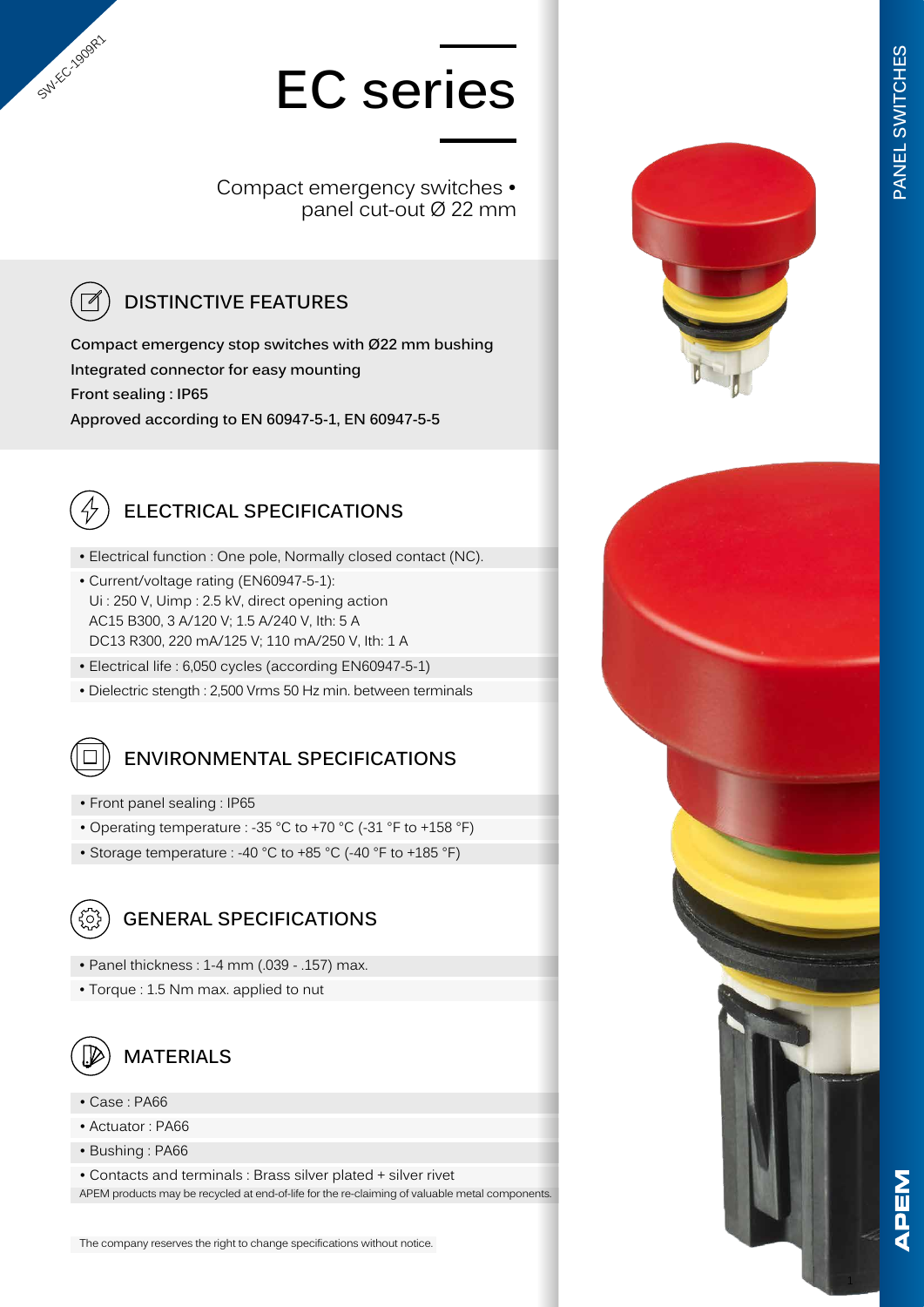## **EC series**

Compact emergency switches • panel cut-out Ø 22 mm











2.8 (.110) tabs to be fitted by the user (example : AMP/Tyco 0-927779-3) on connector location #11 and #12.

#### **AGENCY APPROVALS**



 $\epsilon$ 2014/35/EU